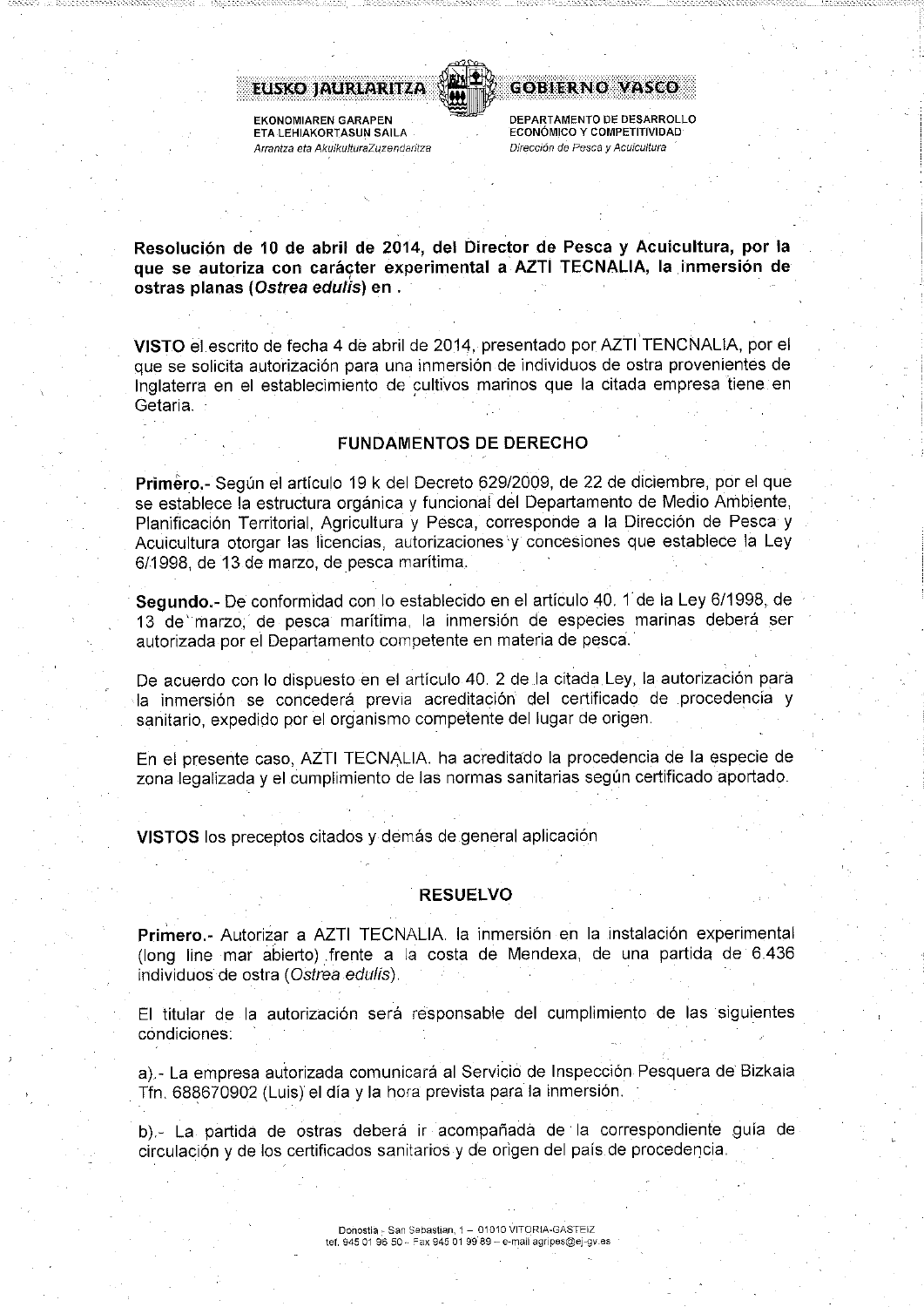EUSKO JAURLARITZA (ALE) GOBIERNO VASCO

c).- Si antes o después de la inmersión se observara la mortalidad anormal de peces o cualquier manifestación de enfermedad, se procederá a aislamiento de los mismos para evitar una posible transmisión y se dará cuenta inmediata al Servicio de Inspección Pesquera y al Departamento de Sanidad.

Se enviarán, con la máxima urgencia, muestras de peces enfermos a laboratorios autorizados para proceder al estudio de los agentes patógenos de la enfermedad.

d).- La Dirección de Pesca y Acuicultura, a través de su personal técnico, podrá inspeccionar la inmersión y el posterior desarrollo de los individuos introducidos en las instalaciones de la empresa.

e).- Será de aplicación lo establecido en el Real Decreto 1614/2008, de 3 de octubre, relativo a los reguisitos zoosanitarios de los animales y de los productos de la acuicultura, así como a la prevención y el control de determinadas enfermedades de los animales acuáticos (y su posterior modificación mediante el Real Decreto RD 1590/2009 de 16 Octubre) según el cual se modifica el artículo 2 y el anexo III del Real Decreto 751/2006, de 16 de junio, sobre autorización y registro de transportistas y medios de transporte de animales y por el que se crea el Comité español de bienestar y protección de los animales de producción, para contemplar la acuicultura, habida cuenta que las previsiones del Reglamento (CE) nº 1/2005 del Consejo, de 22 de diciembre de 2004, relativo a la protección de los animales durante el transporte y las operaciones conexas.

e).- Esta autorización se otorga sin perjuicio de las demás obligaciones, tanto administrativas como fiscales o sanitarias que la empresa deba cumplimentar.

Segundo - Contra la presente Resolución, que no agota la vía administrativa, se podrá interponer por el interesado Recurso de Alzada ante el Viceconsejero de Pesca e Industrias Alimentarias, en el plazo de un mes a contar desde el día siguiente al de la notificación de esta Resolucom

En Vitoria-Gasteiz, a 10 de abril de 2014. **CONFERNO VASCO.** 

**ERONOMIAREN GARAPEN** Fdo.: Leandre Azkure Mógica o DEDESARROLLO Director de Resca y Xculcultura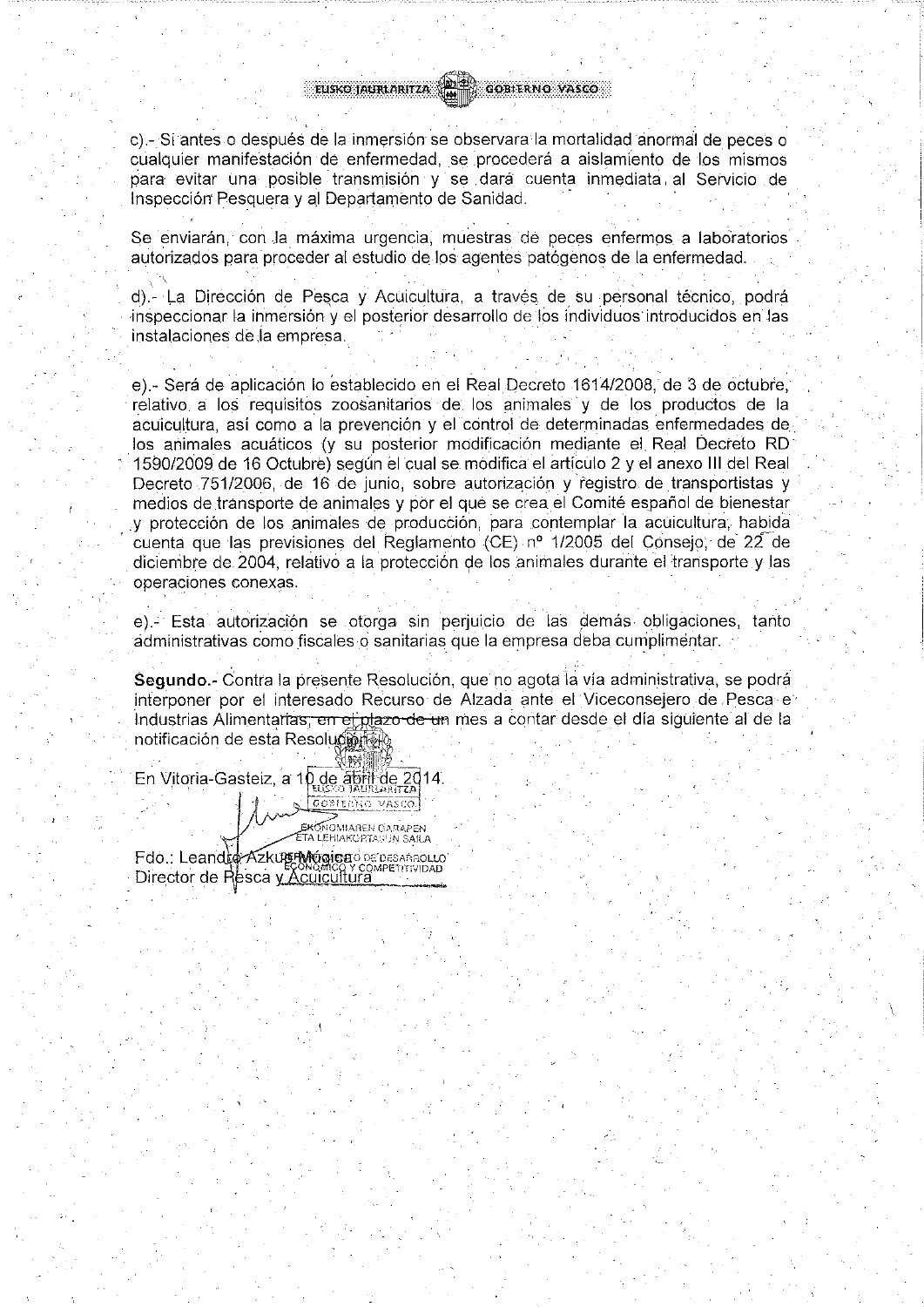Intra trade certificate

| <b>EUROPEAN UNION</b><br>1. Consignor<br>Name            |                                   |                                  |                                                         |        |                                                                 |                |                              |                 | 1.2.a.1.ocal reference number.:      |                                                   |
|----------------------------------------------------------|-----------------------------------|----------------------------------|---------------------------------------------------------|--------|-----------------------------------------------------------------|----------------|------------------------------|-----------------|--------------------------------------|---------------------------------------------------|
|                                                          | <b>Guernsey Sea Farms</b>         |                                  |                                                         |        | J.2. Certificate reference number<br>INTRA.GB.2014.0007733 - V1 |                |                              | 6651            |                                      |                                                   |
| Pare Lane, Vale<br>Address                               |                                   | 1.3. Central Competent Authority |                                                         |        |                                                                 |                |                              |                 |                                      |                                                   |
|                                                          |                                   |                                  | GB00000 Department of Environment, Food And Rural Af, C |        |                                                                 |                |                              |                 |                                      |                                                   |
|                                                          | GY3 Guernsey                      |                                  |                                                         |        | 1.4. Local Competent Authority<br>GB06101 Guernsey              |                |                              |                 |                                      |                                                   |
| Country                                                  | United Kingdom (GB)               |                                  |                                                         |        | 16. No.(s) of related original certificates                     |                |                              |                 | No.(s) of accompanying documents     |                                                   |
| .5. Consignee                                            | <b>AZTI - TECNALIA</b>            |                                  |                                                         |        |                                                                 |                |                              |                 |                                      |                                                   |
| Name                                                     |                                   |                                  | TXATXARRAMENDI UGARTEA S/N, 48395 SUK                   |        |                                                                 |                |                              |                 |                                      |                                                   |
| Address                                                  | ARRIETA, VIZCAYA                  |                                  |                                                         |        |                                                                 |                |                              |                 |                                      |                                                   |
|                                                          | 48395 Pedernales/sukarricta       |                                  |                                                         |        | 17. Dealer                                                      |                |                              |                 |                                      |                                                   |
| Country                                                  | Spain (ES)                        |                                  |                                                         |        | Name                                                            |                |                              | Approval number | ISO code 1.11. Region of destination |                                                   |
| S. Country of origin                                     | GB                                | ISO code 19 Region of origin     |                                                         |        | Code 1.10, Country of destination<br>Spain                      |                | ES                           |                 |                                      |                                                   |
| United Kingdom<br>1.12. Place of origin Place of harvest |                                   |                                  |                                                         |        | 113. Place of destination                                       |                |                              |                 |                                      |                                                   |
| Holding                                                  | Assembly centre                   |                                  | Dealer's premise                                        |        | Holding                                                         |                | Assembly centre              |                 |                                      | Dealer's premise                                  |
| Approved body                                            | Semen centre                      |                                  | Approved aquaculture holding                            |        | Approved body X                                                 |                | Semen centre                 |                 |                                      | Approved aquaculture holding<br>Other             |
| Embryo team                                              | Establishment                     |                                  |                                                         | Other  | Embryo team                                                     | <b>AZTI</b>    | Establishment                |                 |                                      |                                                   |
| Name                                                     | Guernsey Sea Farms                |                                  |                                                         |        | Name<br>Approval number                                         | GSF0002        |                              |                 |                                      |                                                   |
| Approval number                                          | GB00049379<br>Parc Lane, Vale     |                                  |                                                         |        | Address                                                         |                |                              |                 |                                      | Unidad de Investigación Marina, Herrera Kaia      |
| Address<br>Postal code / Region                          | <b>GY3 Guernsey</b>               |                                  |                                                         |        | Postal code - Region                                            |                | 20110 Pasajes (Pasaia)       |                 |                                      |                                                   |
| 1.14. Place of Inading                                   |                                   |                                  |                                                         |        | 1.15. Date and time of departure                                |                | 07/04/2014 00:00 (UTC +0100) |                 |                                      |                                                   |
|                                                          | Postal code / Region GY3 Guernsey |                                  |                                                         |        |                                                                 |                |                              |                 |                                      |                                                   |
| 1.16. Means of transport                                 |                                   |                                  |                                                         |        | 1.17. Transporter<br>Name                                       |                | D H L International (UK) Ltd |                 |                                      |                                                   |
| Aeroplane $\boxtimes$                                    |                                   | Ship                             | Railway wagon    <br>Other                              |        | Approval number                                                 | <b>SN2 8EA</b> |                              |                 |                                      |                                                   |
| Road vehicle<br>Identification::                         | DHL to destination                |                                  |                                                         |        | Address                                                         |                |                              |                 |                                      | Unit 8-9 Dunbeath Road, Elgin Ind. Est., Swindon. |
| Number(s):                                               | DHL to destination                |                                  |                                                         |        | Postal code / Region                                            | SN2 Swindon    |                              |                 | Member state United                  |                                                   |
| 1.21 Temperature of products                             |                                   |                                  |                                                         |        | J.20. Number Quantity                                           |                |                              | 1.              | 1.22. Number of packages             |                                                   |
| Ambient                                                  |                                   | $Chuled$ $\lceil$                |                                                         | Frozen | 3 Kg                                                            |                |                              |                 |                                      |                                                   |
| 1.25. Animals certified as products certified for:       |                                   |                                  |                                                         |        |                                                                 |                | Other                        |                 |                                      | N<br>Relaying                                     |
|                                                          | Breeding                          |                                  | Fatterung                                               |        | Approved bodies                                                 |                |                              |                 |                                      |                                                   |
| 1.26. Transit through 3rd country                        |                                   |                                  |                                                         |        | 1.27. Transit through Member states                             |                |                              |                 |                                      |                                                   |
| ind country                                              |                                   |                                  | ISO code                                                |        | Member state                                                    |                |                              |                 | ISO code                             |                                                   |
| 3rd country                                              |                                   |                                  | ISO code                                                |        | Member state<br>Member state                                    |                |                              |                 | ISO code<br>ISO code                 |                                                   |
| 3rd country                                              |                                   |                                  | ISO code                                                |        |                                                                 |                |                              |                 |                                      |                                                   |
| Exit point<br>Entry point                                |                                   |                                  | Code<br>BIP unit no.:                                   |        |                                                                 |                |                              |                 |                                      |                                                   |
|                                                          |                                   |                                  |                                                         |        |                                                                 |                |                              |                 |                                      |                                                   |
| I.28. Export                                             |                                   |                                  |                                                         |        | 1.29. Estimated journey time                                    |                |                              |                 |                                      |                                                   |
| 3rd country                                              |                                   |                                  | ISO code                                                |        |                                                                 |                |                              |                 |                                      |                                                   |
| Exit point                                               |                                   |                                  | Code                                                    |        |                                                                 |                |                              |                 |                                      |                                                   |
| 1.30. Route plan<br>Yes                                  |                                   | No                               | ∝                                                       |        |                                                                 |                |                              |                 |                                      |                                                   |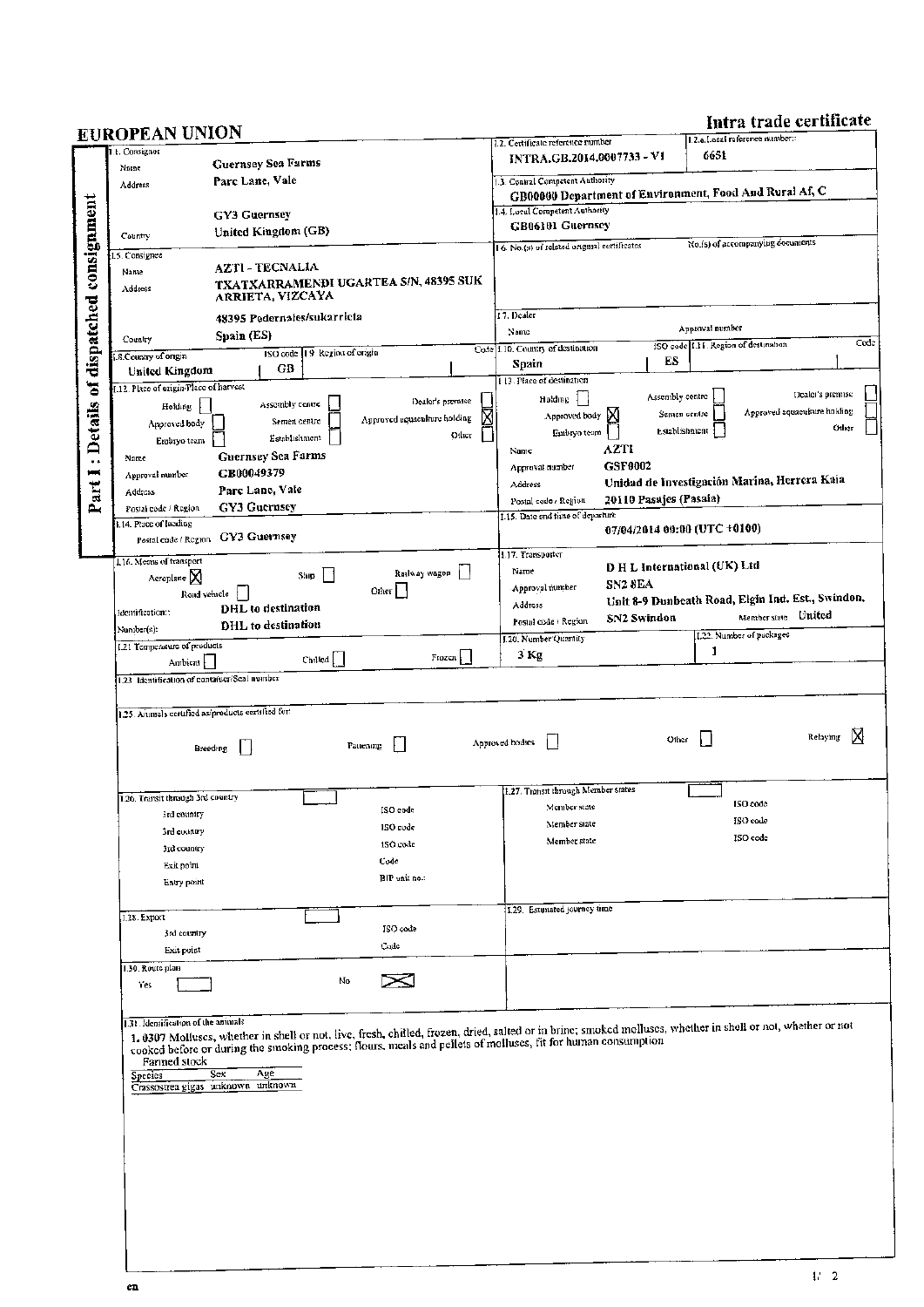## **EUROPEAN UNION**

# 1251/2008 - 2006/88 - IntraTrade Notification

|                        |                                                                                                    | II.a. Certificate reference number          | II.b. Local reference number: |
|------------------------|----------------------------------------------------------------------------------------------------|---------------------------------------------|-------------------------------|
|                        | II. Health information                                                                             | INTRA.GB.2014.0007733 - V1                  | 6651                          |
|                        |                                                                                                    |                                             |                               |
|                        |                                                                                                    |                                             |                               |
|                        |                                                                                                    |                                             |                               |
|                        |                                                                                                    |                                             |                               |
|                        |                                                                                                    |                                             |                               |
|                        |                                                                                                    |                                             |                               |
|                        |                                                                                                    |                                             |                               |
|                        |                                                                                                    |                                             |                               |
|                        |                                                                                                    |                                             |                               |
|                        |                                                                                                    |                                             |                               |
| Part II: Certification |                                                                                                    |                                             |                               |
|                        |                                                                                                    |                                             |                               |
|                        |                                                                                                    |                                             |                               |
|                        |                                                                                                    |                                             |                               |
|                        |                                                                                                    |                                             |                               |
|                        |                                                                                                    |                                             |                               |
|                        |                                                                                                    |                                             |                               |
|                        |                                                                                                    |                                             |                               |
|                        |                                                                                                    |                                             |                               |
|                        |                                                                                                    |                                             |                               |
|                        |                                                                                                    |                                             |                               |
|                        |                                                                                                    |                                             |                               |
|                        |                                                                                                    |                                             |                               |
|                        |                                                                                                    |                                             |                               |
|                        |                                                                                                    |                                             |                               |
|                        |                                                                                                    |                                             |                               |
|                        |                                                                                                    |                                             |                               |
|                        |                                                                                                    |                                             |                               |
|                        |                                                                                                    |                                             |                               |
|                        |                                                                                                    |                                             |                               |
|                        |                                                                                                    |                                             |                               |
|                        |                                                                                                    |                                             |                               |
|                        |                                                                                                    |                                             |                               |
|                        |                                                                                                    |                                             |                               |
|                        |                                                                                                    |                                             |                               |
|                        |                                                                                                    |                                             |                               |
|                        |                                                                                                    |                                             |                               |
|                        |                                                                                                    |                                             |                               |
|                        |                                                                                                    |                                             |                               |
|                        |                                                                                                    |                                             |                               |
|                        |                                                                                                    |                                             |                               |
|                        |                                                                                                    |                                             |                               |
|                        | States of<br><b>CLEVELS</b><br><del>3uernsey</del>                                                 |                                             |                               |
|                        | Official vetermarian or official inspector<br><b>Sea Fisheries</b>                                 |                                             |                               |
|                        |                                                                                                    | Qualification and title: Official Inspector |                               |
|                        | Name (in Capital): David WILKINSON<br>Local Veterinary Unit: Guernsey <b>Employment Department</b> | LVU Nº: GB06101                             |                               |
|                        | Date: 07/04/201 RG B000 459, Longue Rue                                                            | Signature:                                  |                               |
|                        | Stamp St. Martin's, Guernsey GY1 6AF                                                               |                                             |                               |
|                        | Tel: 01481 - 234567 Fax: 01481 - 235015                                                            |                                             |                               |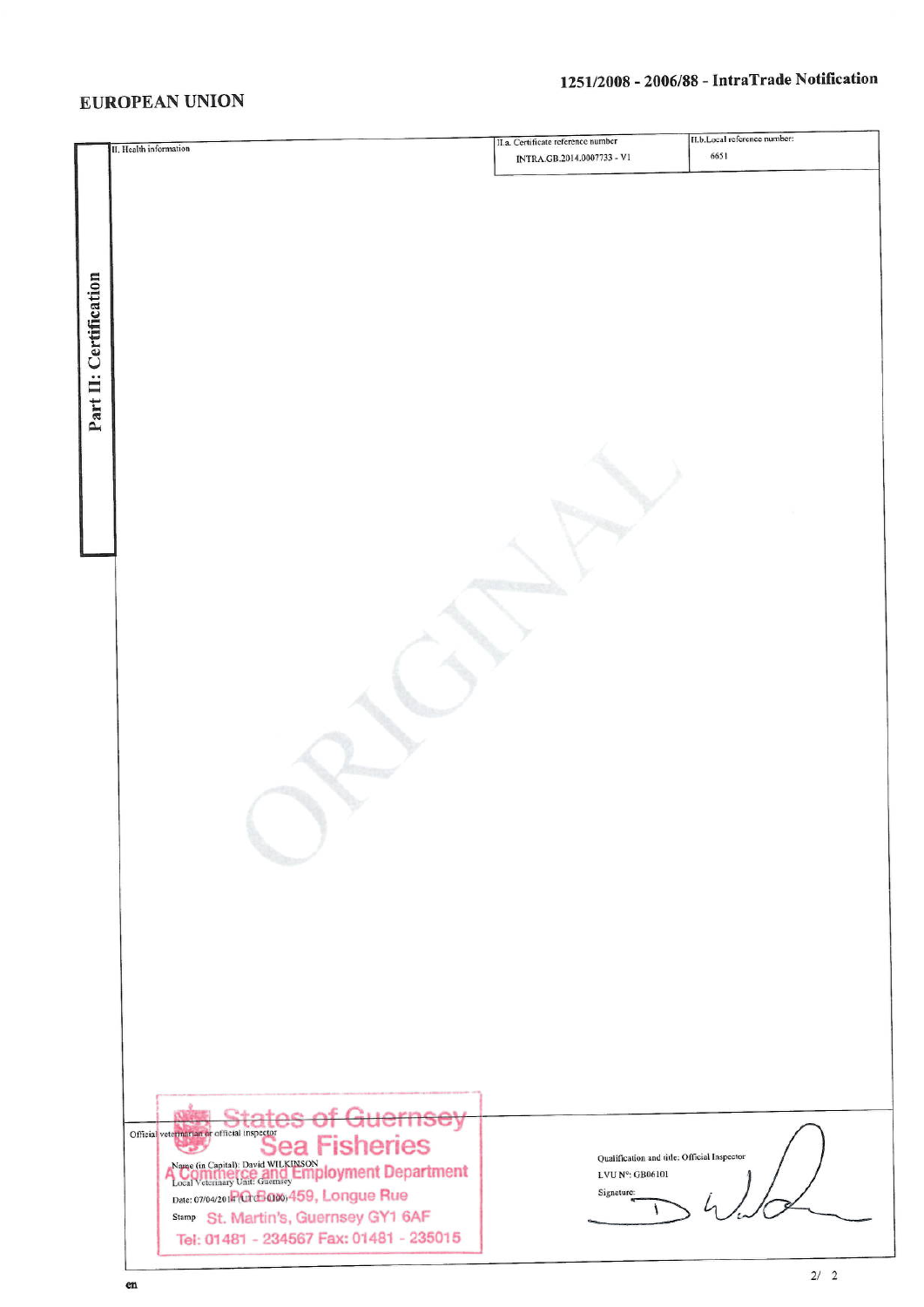$\ddot{\phantom{0}}$ 

 $\hat{\mathcal{L}}$ 

Placing on the market of aquaculture animals for farming, relaying,<br>out and take fisheries, open ornamental facilities and restocking

|                   | EUROPEAN UNION |                                                                                                                                                                                                                                                                                         | ри апо таке пъненез, оран онишенен почин |       |  |  |  |
|-------------------|----------------|-----------------------------------------------------------------------------------------------------------------------------------------------------------------------------------------------------------------------------------------------------------------------------------------|------------------------------------------|-------|--|--|--|
|                   | П.             | Health information                                                                                                                                                                                                                                                                      | II.a. Certificate referance No           | II.b. |  |  |  |
|                   | Ħ.1            | General requirements                                                                                                                                                                                                                                                                    |                                          |       |  |  |  |
|                   |                | I, the undersigned official inspector, hereby certify that the aquaculture enimals referred to in Part I of this certificate:                                                                                                                                                           |                                          |       |  |  |  |
|                   | 11.1.1         | alias Ulbaua basa incuscion wilbin Ul2i721 Ul241 hours of leading, and showed no of nicel cigne of dicease]                                                                                                                                                                             |                                          |       |  |  |  |
|                   |                | (1)[in the case of eggs and molluscs, come from a farm or mollusc farming area where, according to the recerds of the farm or<br>or<br>molluse farming area, there is no indication of disease problems)                                                                                |                                          |       |  |  |  |
| II: Certification |                | <u>())Quin une nasq of wiki aquatic animula, according to the book of my knowledge and polici are ofinivally nealliy]</u>                                                                                                                                                               |                                          |       |  |  |  |
|                   | ii. 1.2        | are not subject to any prohibitions due to unresolved increased mortality;                                                                                                                                                                                                              |                                          |       |  |  |  |
| Part              | II. L. 3       | are not intended for destruction or slaughter for the eradication of diseases;                                                                                                                                                                                                          |                                          |       |  |  |  |
|                   | 11.1.4         | comply with the requirements for placing on the market laid down in Directive 2006/88/EC;                                                                                                                                                                                               |                                          |       |  |  |  |
|                   | 11.1.6         | <sup>(1)</sup> [in the case of molluses, were subject to an individual visual chack of each part of the consignment, and ho molluses species other<br>than those specified in Part I of the certificate were detected I                                                                 |                                          |       |  |  |  |
|                   | 82             | (1){4) Req <del>uirements for species susseptible to Vini</del> -haemorrhagie-espticaemia (VHS), infactious haematopolatic nacrosis<br>(IIIII), infectious salmen ansemia (ISA), Kei korpes virus (KHV), Marteilla refringens, Benamis estress, and/or White epet<br>-disease-          |                                          |       |  |  |  |
|                   |                | i-die-undereigned affisial increator, hereby contax that the oquaculture animals referred to above:                                                                                                                                                                                     |                                          |       |  |  |  |
|                   |                | eitrer (1161/originale_trom.a. Member_State, zone or comparment deelared free from Divi+6) (Dig.Hy_Originale_tom.a. Nt<br>refringens] 11990nam(a octress) 1000nte cast dicesse)<br>2006/88/EC-1                                                                                         |                                          |       |  |  |  |
|                   |                | <u>(1)OlOyn tae osse of wild squabe animals, have boen subject to quaractine in accordance with Decision 2008/048/5G.}}</u><br>C.                                                                                                                                                       |                                          |       |  |  |  |
|                   | 11.3           | (f) TEaquiraments for vector species to Viral hasmonitagio septicaemia (VHS), Infectious hasmatepoletic necrosis (HH),<br>Infactious salmon ansemia (ISA), Koi herpes virus (KHI), Marteilía refringens, Sonamia setreca, and/or White spot-diceses                                     |                                          |       |  |  |  |
|                   |                | I, the undersigned efficial inspector, hereby gertify that the aquaculture animals referred to above which are to he-regarded ac possible<br>verlors to WRA-151 (Bushall MusA) (Nexury Old Antolia retringenc) Museonama estrence) "Printle apet classese) as they are of apecies       |                                          |       |  |  |  |
|                   |                | <i>аііі ал <sup>та</sup>раізілага -</i> Польча-Мала <del>іза - Slota - запа-канотрал мала - desiased- (165- Поль<sup>-Д</sup>руна) - <sup>Да</sup>рунан - Друнаніза</del><br>refringens}- <sup>(2)</sup> {Bonamia-estreac}- <sup>(2)</sup> {44}iite-epat-disceae}-in-asserdance-with-Gl |                                          |       |  |  |  |
|                   |                | <u>. 11/61(7) pava-boon-eubjact-le-querantine-in-accordance-with-Decision-2008/048/EO.]</u>                                                                                                                                                                                             |                                          |       |  |  |  |
|                   | H.4            | Transport and labelling requirements                                                                                                                                                                                                                                                    |                                          |       |  |  |  |
|                   |                | I, the undersigned official inspector, hereby certify that:                                                                                                                                                                                                                             |                                          |       |  |  |  |
|                   | li.e. 1        | the aquaculture animals referred to above,                                                                                                                                                                                                                                              |                                          |       |  |  |  |
|                   |                | (i) are placed under conditions, including with a water quality, that do not after their health status,                                                                                                                                                                                 |                                          |       |  |  |  |
|                   |                | (ii) as appropriate, comply with the general conditions for the transport of animals laid down in Article 3 of Regulation (EC) No 1/2005:                                                                                                                                               |                                          |       |  |  |  |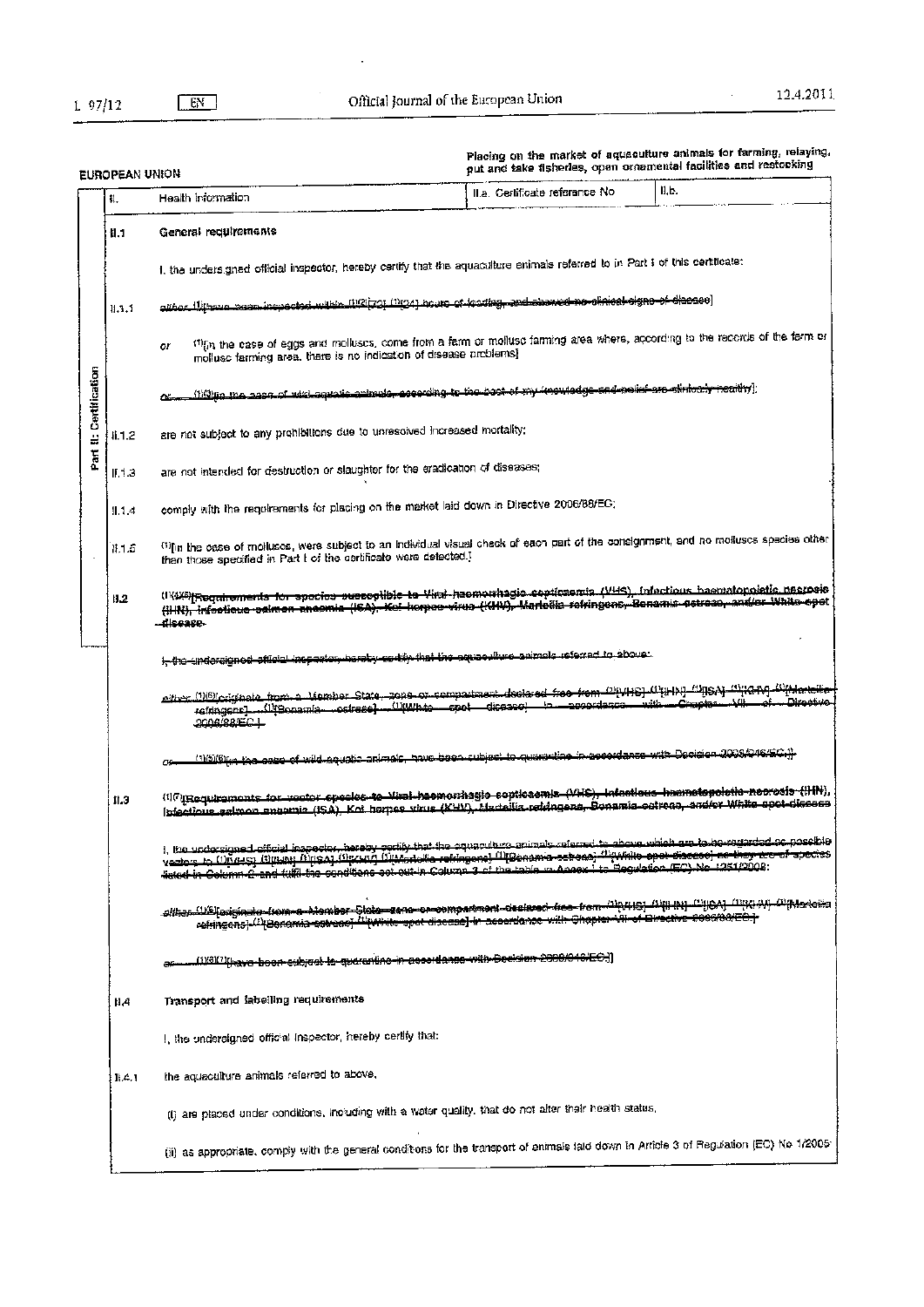$\bar{\beta}$ 

 $\hat{\mathcal{A}}$ 

|        | EUROPEAN UNION                                                                                                                                                                                                                                                                                                                                                                                                                                                                                                                                                                   |                                                                                  | Placing on the market of aquaculture animals for farming, relaying,<br>out and take fisheries, open ornamental facilities and restocking |
|--------|----------------------------------------------------------------------------------------------------------------------------------------------------------------------------------------------------------------------------------------------------------------------------------------------------------------------------------------------------------------------------------------------------------------------------------------------------------------------------------------------------------------------------------------------------------------------------------|----------------------------------------------------------------------------------|------------------------------------------------------------------------------------------------------------------------------------------|
| II.    | Health information                                                                                                                                                                                                                                                                                                                                                                                                                                                                                                                                                               | II.a. Certificate reference No                                                   | 11.D.                                                                                                                                    |
| 11.4.2 | the transport container or well boat prior to loading is clean and disinfected or previously unused; and                                                                                                                                                                                                                                                                                                                                                                                                                                                                         |                                                                                  |                                                                                                                                          |
| f1.4.3 | the consignment is identified by a legible label on the exterior of the container, or when transported by well boat, in the ship's marifest,<br>with the relevant information referred to in boxes I.8 to 1.13 of Part I of this certificate, and the following statement:                                                                                                                                                                                                                                                                                                       |                                                                                  |                                                                                                                                          |
|        | Options (Display Of Mohuses) (Dicrustaceans) intended for farming in the European Union"].<br>either                                                                                                                                                                                                                                                                                                                                                                                                                                                                             |                                                                                  |                                                                                                                                          |
|        | (IndipMid) (lip/oliuses) intended for relaying in the European Union").<br>or                                                                                                                                                                                                                                                                                                                                                                                                                                                                                                    |                                                                                  |                                                                                                                                          |
|        | (firstname) (firmshi (finacturess) (fircustaceans) intended for put and take fickerise in the European Union"),<br>or                                                                                                                                                                                                                                                                                                                                                                                                                                                            |                                                                                  |                                                                                                                                          |
|        | (1)printing).[1] fornamental fight (1) Congressiol molleces].(1) Conamental existe engine intended for engine omamental<br>or<br>بالتحفاظ المستوجبين                                                                                                                                                                                                                                                                                                                                                                                                                             |                                                                                  |                                                                                                                                          |
|        | (the three of Clinical memory of the control of the control of the European Union'),<br>oг                                                                                                                                                                                                                                                                                                                                                                                                                                                                                       |                                                                                  |                                                                                                                                          |
|        | UgailinNaci UnFishi (DiMolluscs) (DiCrusiaceaes) intended for quarantine in the European Union"?<br>or                                                                                                                                                                                                                                                                                                                                                                                                                                                                           |                                                                                  |                                                                                                                                          |
| ii.5   | <sup>(1/0)</sup> [Al <del>laslalion-far consignments originsling from an area subject to discoso control monowes as provided for in Occlion</del><br>6 of Chapter V of Directive 2000/00/RO                                                                                                                                                                                                                                                                                                                                                                                      |                                                                                  |                                                                                                                                          |
|        | the understanad official inspector, berelay carlify                                                                                                                                                                                                                                                                                                                                                                                                                                                                                                                              |                                                                                  |                                                                                                                                          |
| 1.5.1  | <del>iho animale reformod io abovo ariginalo from an aroa au</del> bjook to dispaso centrol measuroo regarding (li <mark>tepleoolio aleerativo ayndromo</mark><br>(ELIS)] (i)[Epizoolic basmatopoistic norros r (EHN)] (littles) beemordageo septiesemia (VHS)] (iltrascrevue haematopoistic ne<br>(Hab)] (Diprecticus sakaon ancemia (ISA)) (IIKoi herpee unus (XHV) (Diponemia exitiesa) (Preckinous marinus) (PRHired<br>markini] (Ujasarteila refringens] (UjBonamia estreae) (UjTaura syndrome) (UjYallewhead diessee) (UjWhite spet-disease)<br>following emerging disease |                                                                                  |                                                                                                                                          |
| 11.5.2 | the entimals referred to above are attened to be placed on the market-coording to the control measures hald dewny                                                                                                                                                                                                                                                                                                                                                                                                                                                                |                                                                                  |                                                                                                                                          |
| 1.5.3  | t <del>he sensignment is dentified by a lagible label en the exterier of the container, at when maceported by woll boat, in the chipe manifest</del><br>information<br><u>relevent</u><br>كالأزين<br>竹中                                                                                                                                                                                                                                                                                                                                                                          | $-10$ to $132$ of $\overline{0}$ of this continuate and the following childrich. |                                                                                                                                          |
|        | . (http://www.com/www.com/www.com/www.com/www.com/www.com/www.com/www.com/www.com/www.com/www.com/ww                                                                                                                                                                                                                                                                                                                                                                                                                                                                             |                                                                                  |                                                                                                                                          |
| H.6    | (1)C0)[Bequirements_for_spanies_euscaptible_to_Spring_viresmis_of_carp_(SVC),_Bactorial_kidney_diesace_(BKD),_infections<br>penorestic peorosis virus (IPN) and Infoction with Gyrodectylus-solaris (GG)                                                                                                                                                                                                                                                                                                                                                                         |                                                                                  |                                                                                                                                          |
|        | l <del>l the undersigned sificial inepocier, horeby certify trat ins aquaestum animalo referrachto above.</del>                                                                                                                                                                                                                                                                                                                                                                                                                                                                  |                                                                                  |                                                                                                                                          |
| بصللت  | :Ufgdginate-from-a- <del>Mombsr-State-or-part-blarsof</del> -                                                                                                                                                                                                                                                                                                                                                                                                                                                                                                                    |                                                                                  |                                                                                                                                          |
|        | (a) where (1) SMC) (1) GS) (1) BKD) (1) (IPN) are notifiable to the compotent authority and reports of suspicion of infaction of the relevant<br>discase-must-be-immediately investigated by the compolent sulterity.                                                                                                                                                                                                                                                                                                                                                            |                                                                                  |                                                                                                                                          |
|        | (b) where all aquaculture animals of crocies euroeptible to the relevant disease(s) interluesd into the Member State er part thereof<br>comply will the requirements cat out in it.s of this certificate.                                                                                                                                                                                                                                                                                                                                                                        |                                                                                  |                                                                                                                                          |
|        | (c) where species susceptible to the relevont dissures are not veroinated against the relevent dissasss, and .                                                                                                                                                                                                                                                                                                                                                                                                                                                                   |                                                                                  |                                                                                                                                          |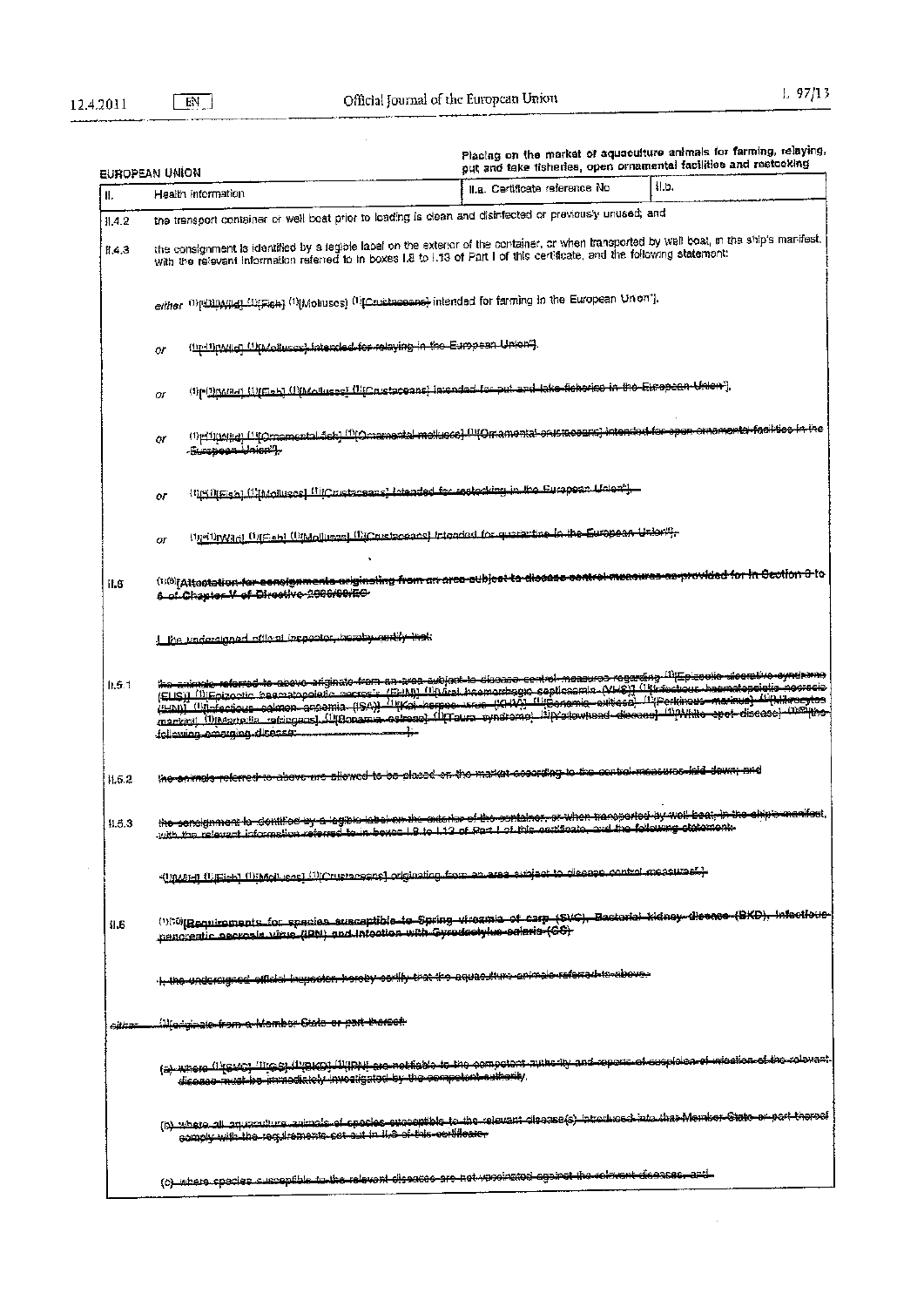l,

 $\bar{z}$ 

L.

quaculture animals for farming, relaying  $\mathbf{w}$  $\mathbf{r}$  $\overline{a}$ J.  $\ddot{\phantom{a}}$ 

l,

|          | EUROPEAN UNION                                                                                                                                                                                                                                                                                                                                                                                                                                                                                                                                                                                                                  |                                                                                        | Placing on the market of aquaculture annuals to remove, relevant<br>put and take fisheries, open omamental facilities and restocking |
|----------|---------------------------------------------------------------------------------------------------------------------------------------------------------------------------------------------------------------------------------------------------------------------------------------------------------------------------------------------------------------------------------------------------------------------------------------------------------------------------------------------------------------------------------------------------------------------------------------------------------------------------------|----------------------------------------------------------------------------------------|--------------------------------------------------------------------------------------------------------------------------------------|
| ı.       | Health Information                                                                                                                                                                                                                                                                                                                                                                                                                                                                                                                                                                                                              | II.a. Cortificate reference No                                                         | ll.b.                                                                                                                                |
|          | <u>Ultwhich in the case of WIPNINBKD, complies with requirements for disease freedom equivalent to these also dev</u><br><u>(d) eliner </u><br>Chapter MIL of Directive 2006/88/EC I                                                                                                                                                                                                                                                                                                                                                                                                                                            |                                                                                        |                                                                                                                                      |
|          | and/or. Which in the ease of W640] WiGSI comply with requirements for disease insedern laid cown in the relevant OiF<br>Etandard i                                                                                                                                                                                                                                                                                                                                                                                                                                                                                              |                                                                                        |                                                                                                                                      |
|          | andlor White the His-auss of U'SVOI (Uppy U'BKD), compilees ene Individual farm which under the supervision<br>competent authority:                                                                                                                                                                                                                                                                                                                                                                                                                                                                                             |                                                                                        |                                                                                                                                      |
|          | (i) has been emptied, sieansed and disinfected, and fallowed a at least 6 weeks.                                                                                                                                                                                                                                                                                                                                                                                                                                                                                                                                                |                                                                                        |                                                                                                                                      |
|          | (ii) has been resircked will animals from areas contited free from the relevant disease by the competent authority.]]                                                                                                                                                                                                                                                                                                                                                                                                                                                                                                           |                                                                                        |                                                                                                                                      |
| and/or   | <u>filin iha casa of wiki squalic animals suscaplible to HigSVC) (Пири). ПиркО). have been subject to quarantics under consitione at least</u><br>aquivalent to those loid down in Decreton 2008/948/EC ]                                                                                                                                                                                                                                                                                                                                                                                                                       |                                                                                        |                                                                                                                                      |
| andicr   | <br>Wijn die case si sensigemente is which GS-roquipments apply, have been held, inmediately prim to the placing on the market, in<br>water with a salinity of at least 25 parts per thousand for a continueus paried of at least 14 days and no sther live aquetic painmic of the<br>spacies susceptible to GS have been introduced during that period.                                                                                                                                                                                                                                                                        |                                                                                        |                                                                                                                                      |
| and/or   | <u>lliljn the case of synd fich egge for which GS requiremente apply have been diginfected by a methed demonstrated to be effective</u><br><del>-agalnet GC:)</del> ]                                                                                                                                                                                                                                                                                                                                                                                                                                                           |                                                                                        |                                                                                                                                      |
| 11.7     | (9399) (Party Requirements for species susceptible to OsHV-1 pvar                                                                                                                                                                                                                                                                                                                                                                                                                                                                                                                                                               |                                                                                        |                                                                                                                                      |
|          | I, the undersigned official inspector, hereby certify that the aquaculture animals referred to above,                                                                                                                                                                                                                                                                                                                                                                                                                                                                                                                           |                                                                                        |                                                                                                                                      |
| either   | (tip riginate from a Member State or compartment:                                                                                                                                                                                                                                                                                                                                                                                                                                                                                                                                                                               |                                                                                        |                                                                                                                                      |
|          | (a) where OsHV-1 uvar is notifiable to the competent authority and reports of suspicion of infection of the relevant disease must be<br>immediately investigated by the competent authority.                                                                                                                                                                                                                                                                                                                                                                                                                                    |                                                                                        |                                                                                                                                      |
|          | (b) where all aquaculture animals of species susceptible to OsHV-1 uver introduced into that Member State or compartment comply with<br>the requirements set out in 11.7 of this certificate.                                                                                                                                                                                                                                                                                                                                                                                                                                   |                                                                                        |                                                                                                                                      |
|          | مطلعت<br><del>2906/88/EC.1</del>                                                                                                                                                                                                                                                                                                                                                                                                                                                                                                                                                                                                | -comply-with-requirements-for-dissage-freedom-oquivaient-to-these-laid-down-in-Ohapter |                                                                                                                                      |
|          | and/or. <sup>(1)</sup> [in the case of consignments intended for a Mamber State or compartment covered by a programme approved by Decision<br>2010/221/EU, which itself is also covered by a surveillance programme approved by Decision 2010/221/EU,}                                                                                                                                                                                                                                                                                                                                                                          |                                                                                        |                                                                                                                                      |
| andia    | <sup>(1)</sup> jha <del>ve been subject to quaranting under canditions at least aquivalent to these laid-down in Decision 2008/943/EG.]</del>                                                                                                                                                                                                                                                                                                                                                                                                                                                                                   |                                                                                        |                                                                                                                                      |
| Notes    |                                                                                                                                                                                                                                                                                                                                                                                                                                                                                                                                                                                                                                 |                                                                                        |                                                                                                                                      |
| Part I:  |                                                                                                                                                                                                                                                                                                                                                                                                                                                                                                                                                                                                                                 |                                                                                        |                                                                                                                                      |
|          | - Box 1,12: If appropriate, use the authorisation number for the farm or moliuso farming area in question. Use "other" if wild aquatic animals.                                                                                                                                                                                                                                                                                                                                                                                                                                                                                 |                                                                                        |                                                                                                                                      |
|          | - Box f.13: If appropriate, use the authorisation number for the farm or molluso farming area in question. Use "other" if intended for restocking,                                                                                                                                                                                                                                                                                                                                                                                                                                                                              |                                                                                        |                                                                                                                                      |
|          | - Box 1.19: Use the appropriate HS codes: 0301; 0306, 0307, 030110 or 030270.                                                                                                                                                                                                                                                                                                                                                                                                                                                                                                                                                   |                                                                                        |                                                                                                                                      |
|          | - Box 1.20 and 1. 31. As regards quantity, give the total number,                                                                                                                                                                                                                                                                                                                                                                                                                                                                                                                                                               |                                                                                        |                                                                                                                                      |
|          | — Box I.25: Use the option "Breeding" if intended for farming, "Relaying" if intended for relaying, "Pets" if intended for open ornamental facilities,<br>"Game restocking" if intended for restocking, "Quarantine" if the aquaculture animals are intended for a quarantine facility, and "Other" if<br>intended for put and take fisheries.                                                                                                                                                                                                                                                                                  |                                                                                        |                                                                                                                                      |
| Part II: |                                                                                                                                                                                                                                                                                                                                                                                                                                                                                                                                                                                                                                 |                                                                                        |                                                                                                                                      |
|          | (1) Keep as appropriate.                                                                                                                                                                                                                                                                                                                                                                                                                                                                                                                                                                                                        |                                                                                        |                                                                                                                                      |
|          | (2) The 24-hour option applies only to consignments of aquaculture animals which according to Article 8 of Regulation (EC) No 1251/2008 must<br>be accompanied by a certificate and which in compliance with the placing on the market requirements of Directive 2008/88/EC are allowed by<br>the competent authority to leave an area subject to control provisions provided for in Sections 3 to 6 of Chapter V of Directive 2008/88/EC or a<br>Member State, zone or compartment with an eradication programme approved in accordance with Artice 44(2) of that Directive. In all other<br>cases the 72-hour option applies. |                                                                                        |                                                                                                                                      |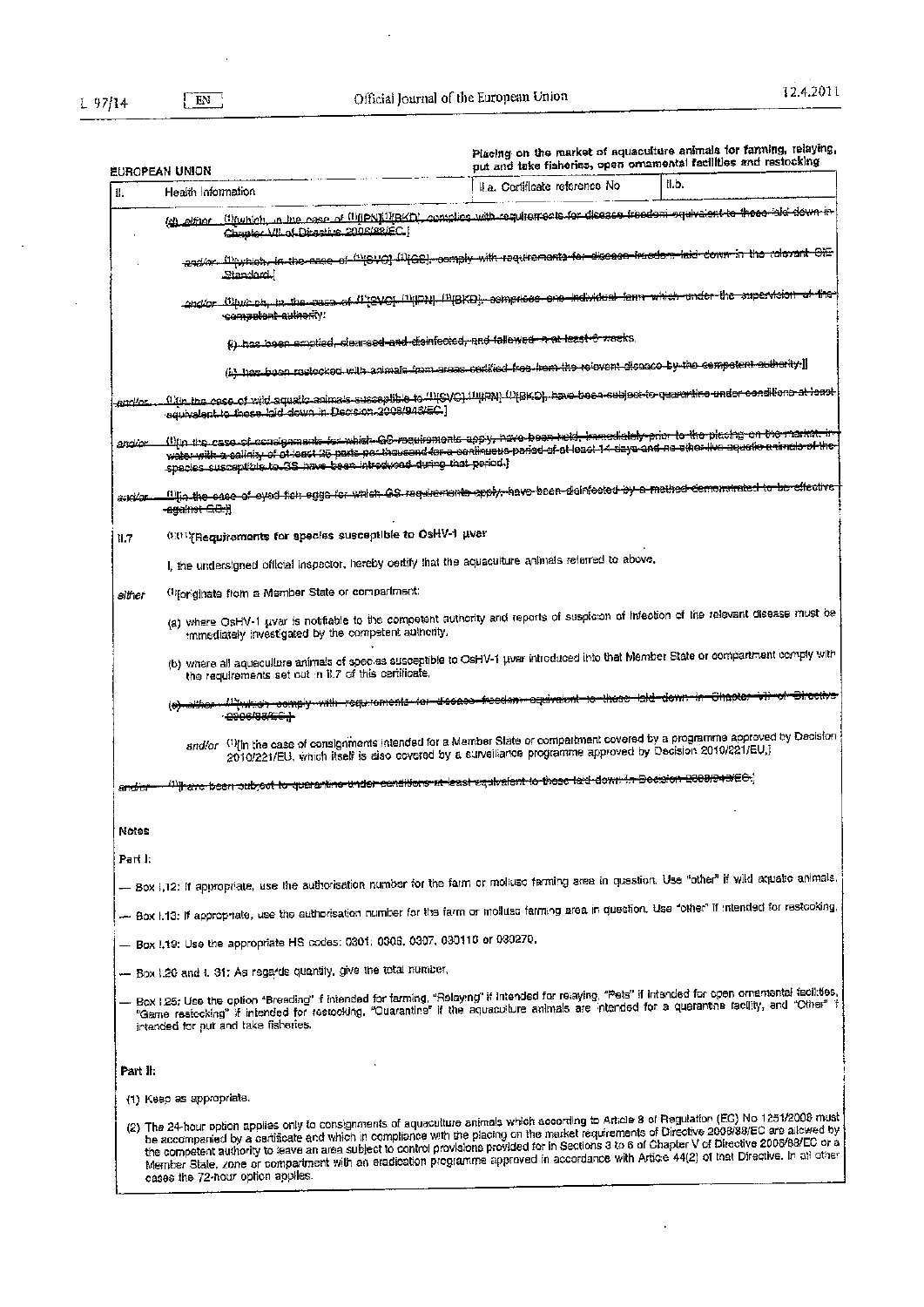$E$ 

| EUROPEAN UNION<br>Health information<br>И.                                                                                                                                                                                                                                                                                                                                                                                                                                                                                                                                                                                                                         | il.a. Certificate reference No | II.b.                    |
|--------------------------------------------------------------------------------------------------------------------------------------------------------------------------------------------------------------------------------------------------------------------------------------------------------------------------------------------------------------------------------------------------------------------------------------------------------------------------------------------------------------------------------------------------------------------------------------------------------------------------------------------------------------------|--------------------------------|--------------------------|
|                                                                                                                                                                                                                                                                                                                                                                                                                                                                                                                                                                                                                                                                    |                                |                          |
| (3) Only applicable to consignments of aquaculture animals caught in the wild and immediately transported to a ferm or molluse farming area<br>without any temporary storage.                                                                                                                                                                                                                                                                                                                                                                                                                                                                                      |                                |                          |
| (4) Part lt.2 of this certificate applies to species susceptible to one or more of the diseases referred to in the title. Susceptible species are listed in<br>Part II of Annex IV to Directive 2008/88/EC.                                                                                                                                                                                                                                                                                                                                                                                                                                                        |                                |                          |
| (5) Consignments of wild aquatic animals may be placed on the market regardless of the requirements in Part 11,2 of this certificate if they are<br>intended for a quarantine facility complying with the requirements faid down in Decision 2008/946/EC.                                                                                                                                                                                                                                                                                                                                                                                                          |                                |                          |
| (6) To be authorised into a Member State, zone or compartment declared free from VHS, IHN, ISA, KHV, Marteilla refringens, Bonamia ostreae,<br>or Whitespot disease or with a surveillance or eradication programme established in accordance with Article 44(1) or (2) of Directive<br>2006/88/EC, one of these statements must be kept if the consignment contain susceptible or vector species to the disease(s) for which<br>disease freedom or programme(s) apply(ies). Data on the disease status of each tarm and mollusc farming area in the Union are accessible at<br>nttp://ec.europa.eu/food/animal/ilveanimals/aquaculture/index_en.htm               |                                |                          |
| (7) Part II.3 of this certificate applies to vector species to one or more of the diseases referred to in the title. Possible vector species and the<br>conditions, under which consignments of such species are to be considered vector species, are listed in Annex I to Regulation (EC)<br>No 1251/2008. Consignments of possible vector species may be placed on the market regardless of the requirements in Part #.3 if the<br>conditions set out in Column 4 of the table in Annex I to Regulation (EC) No 1251/2008 are not fulfilled or they are intended for a quarantine<br>facility complying with the requirements laid down in Decision 2008/946/EC. |                                |                          |
| (3) Part II.5 of this certificate applies to consignments of aquaculture animals which according to Article 8 of Regulation (EC) No 1251/2008 must<br>be accompanied by a certificate and which in compilance with the placing on the market requirements of Directive 2006/88/EC are allowed by<br>the competent authority to leave an area subject to control provisions provided for in Sections 3 to 6 of Chapter V of Directive 2008/88/EC or a<br>Member State, zone or compartment with an eradication programme approved in accordance with Article 44(2) of that Directive.                                                                               |                                |                          |
| (9) Apolicable when measures are taken in accordance with Article 41 of Directive 2006/88/EC.                                                                                                                                                                                                                                                                                                                                                                                                                                                                                                                                                                      |                                |                          |
| (10) Part II.8 of this certificate only applies to consignments intended for a Member State or part thereof which is regarded as disease-free, or for<br>which an programme is approved in accordance with Decision 2010/221/EU as regards SVC, BKD, IPN or GS, and the consignment<br>comprises species listed in Part C of Armex II as susceptible to the disease(s) for which the disease-free status or programme(s) apply(ies).                                                                                                                                                                                                                               |                                |                          |
| Part II.6 shall also apply to consignments of fish of any species originating from waters where species listed in Part C of Armex II as species<br>susceptible to infaction with GB, are present, where those consignments are intended for a Member State or part thereof listed in Annex I to<br>Decision 2010/221/EU as free of GS.                                                                                                                                                                                                                                                                                                                             |                                |                          |
| Consignments of wild aquatic animals for which SVC, IPN and/or BKD related requirements are applicable, may be placed on the market<br>regardiass of the requirements in Part II.6 of this certificate if they are intanded for a quarantine facility complying with the requirements laid<br>down in Decision 2008/948/EC.                                                                                                                                                                                                                                                                                                                                        |                                |                          |
| (11) Part II.7 of this certificate only applies to consignments intended for a Member State or compartment which is regarded as disease-free, or for<br>which a programme is approved by Decision 2010/221/EU as regards OsHV-1 uver, and the consignment comprises species listed in Part C<br>of Armex II to Regulation (EC) No 1251/2008 as susceptible to OsHV-1 uver.                                                                                                                                                                                                                                                                                         |                                |                          |
| The requirements set out in part #.7 shall not apply to consignments intended for a quarantine facility complying with the requirements at least<br>equivalent to those laid down in Decision 2008/946/EC.                                                                                                                                                                                                                                                                                                                                                                                                                                                         |                                |                          |
| Official veterinarian or official inspector                                                                                                                                                                                                                                                                                                                                                                                                                                                                                                                                                                                                                        |                                |                          |
| Name (in capital letters):                                                                                                                                                                                                                                                                                                                                                                                                                                                                                                                                                                                                                                         |                                | Qualification and title: |
| Local veterinary unit:                                                                                                                                                                                                                                                                                                                                                                                                                                                                                                                                                                                                                                             |                                | LVU No:                  |
| Date:                                                                                                                                                                                                                                                                                                                                                                                                                                                                                                                                                                                                                                                              |                                | Signature:               |
| Stamp:                                                                                                                                                                                                                                                                                                                                                                                                                                                                                                                                                                                                                                                             |                                |                          |
|                                                                                                                                                                                                                                                                                                                                                                                                                                                                                                                                                                                                                                                                    |                                |                          |
|                                                                                                                                                                                                                                                                                                                                                                                                                                                                                                                                                                                                                                                                    |                                |                          |
|                                                                                                                                                                                                                                                                                                                                                                                                                                                                                                                                                                                                                                                                    |                                |                          |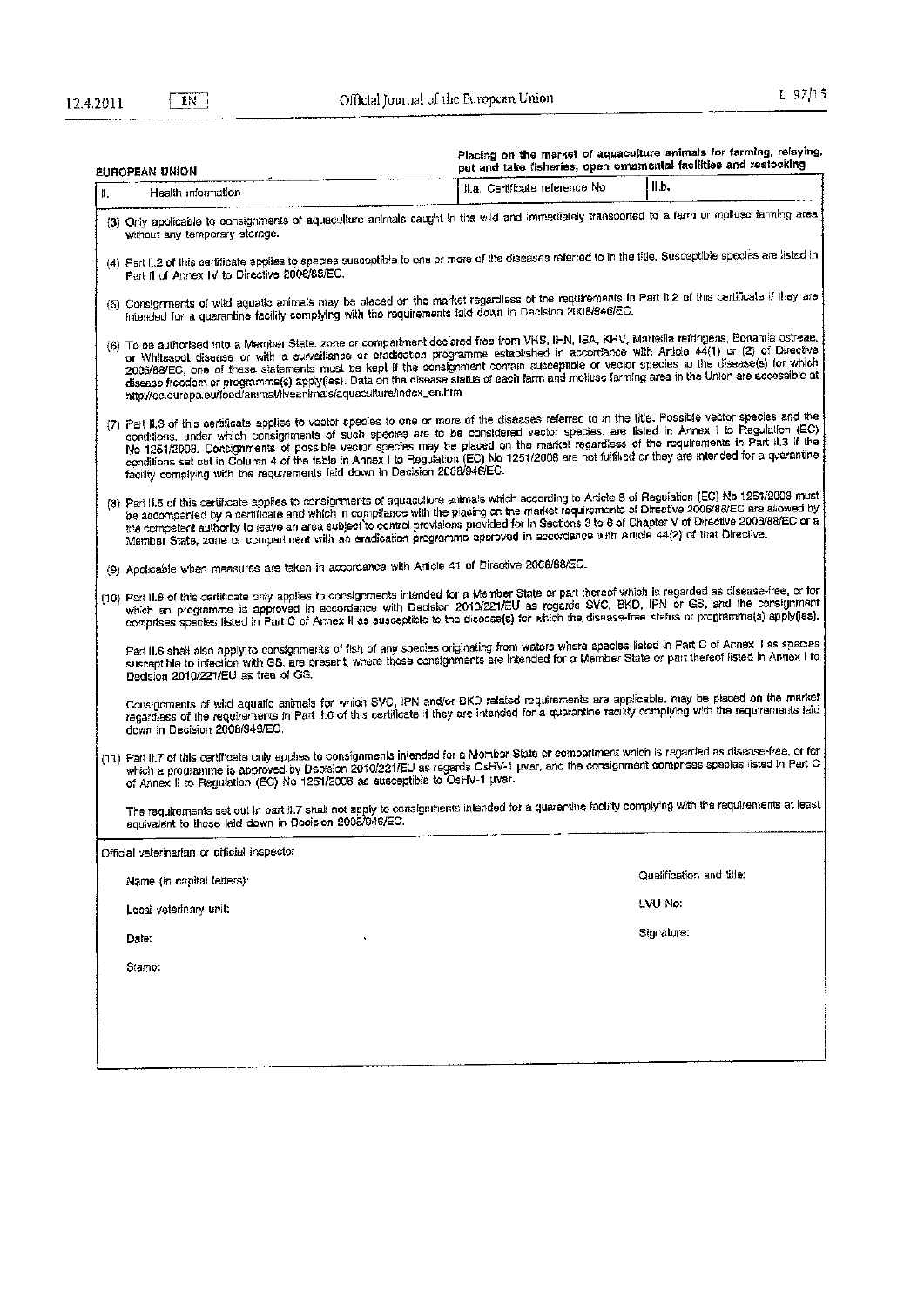

Guernsey Sea Fisheries FW065-E-862 Commerce & Employment P.O.Box 459 Raymond Falla House Longue Rue St Martins, GY1 6AF

Mr David Wilkinson Our ref:FW002-P-719/27860

19th March 2014

Dear Mr Wilkinson

•

### **DISEASE SCREENING OF FLAT OYSTERS** *Ostrea eduli* **FROM GUERNSEY FOR OsHV-1 AND OIE LISTED DISEASES**

I can confirm that we received samples of flat oyster larvae from Guernsey Sea Farms and 30 flat oyster adults from the following 5 beach sites (Roquaine North, Torquetil, Port Gras, Grande Havre and Chouet) submitted by Guernsey Sea Fisheries on Wednesday 19 February 2014 and that all testing has been completed.

From our examination of the samples submitted for testing we can report the following:

• five pools of 50mg of diploid larvae tested negative for OsHV-1 using the C2C6 nested PCR assay.

In addition we saw no evidence of any of the following OIE listed diseases in the samples of larvae or adults examined histologically:

- *Haplosporidium nelsoni*
- *Marteiliodes chungmuensis*
- *Mikrocytos mackini*
- *Perkinsus marinus*
- *Perkinsus olseni*

We are pleased to report that all testing proved negative. You will appreciate however that this report refers only to the samples and cannot be construed as an assurance that all the remaining stocks would give similar results. We also cannot give any assurance that an infection has not occurred since the samples were taken, or will not occur in the future. It follows, therefore, that this letter should not be used to give assurances to your customers as to the health status of the stock.

If you require further clarification on any of the above please do not hesitate to contact the laboratory.

Yours sincerely

Mike Gilth?

Michael Gubbins Fish Health Inspector

**Fish Health Inspectorate**

Centre for Environment, Fisheries and Aquaculture Science

Barrack Road, The Nothe, Weymouth, Dorset, DT4 8UB, UK

Tel +44 (0) 130520 6700 Fax +44 (0) 1305 20 6602

#### **Head Office**

Centre for Environment, Fisheries and Aquaculture Science

Pakefield Road, Lowestoft, Suffolk, NR33 0HT, UK

Tel +44 (0) 1502 56 2244 Fax +44 (0) 1502 51 3865